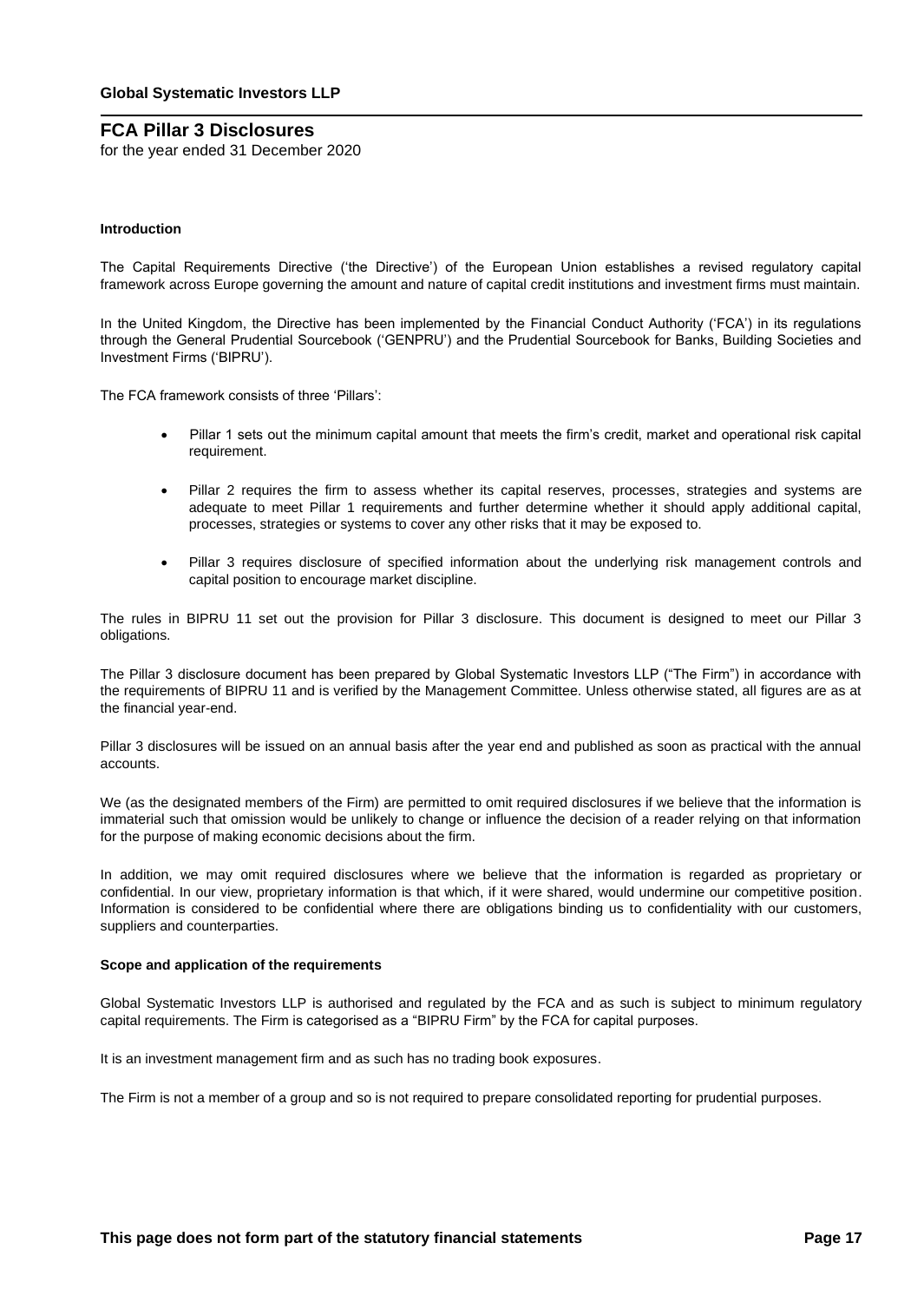for the year ended 31 December 2020

### **Risk management**

The Firm has established a risk management process in order to ensure that it has effective systems and controls in place to identify, monitor and manage risks arising in the business. The risk management process is overseen by the Compliance Officer, with the Management Committee taking overall responsibility for this process and the fundamental risk appetite of the firm. The Compliance officer has responsibility for the implementation and enforcement of the Firm's risk principles.

Senior Management meet on a regular basis and discuss current projections for profitability, cash flow, regulatory capital management, business planning and risk management. Senior Management engage in the Firm's risk management processes through a framework of policy and procedures having regard to the relevant laws, standards, principles and rules (including FCA principles and rules) with the aim to operate a defined and transparent risk management framework. These policies and procedures are updated as required.

The Senior Management team has identified that business, operational, market and credit risks are the main areas of risk to which the Firm is exposed. Annually the Senior Management team formally review the risks, controls and other risk mitigation arrangements and assess their effectiveness.

A formal update on operational matters is provided to the Management Committee on a regular basis. Management accounts demonstrate continued adequacy of the firm's regulatory capital are reviewed on a regular basis.

Appropriate action is taken where risks are identified which fall outside of the Firm's tolerance levels or where the need for remedial action is required in respect of identified weaknesses in the firm's mitigating controls.

### **Business Risks**

Specific risks applicable to the Firm come under the headings of business, operational, credit and market risks.

### **Business risk**

The Firm's revenue is reliant on the performance of the existing funds under management and its ability to launch new funds/obtain new mandates. As such, the risk posed to the firm relates to underperformance resulting in a decline in revenue and adverse market conditions hindering the launch of new funds and ultimately the risk of redemptions from the funds managed by the firm. This risk is mitigated by ensuring that the firm maintains appropriate levels of capital which will continue to cover all the expenses of the business.

### **Operational risk**

The Firm places strong reliance on the operational procedures and controls that it has in place in order to mitigate risk and seeks to ensure that all personnel are aware of their responsibilities in this respect.

The Firm has identified a number of key operational risks to manage. These relate to e.g. systems failure, failure of a thirdparty provider, key man, potential for serious regulatory breaches, market abuse. Appropriate polices are in place to mitigate these risks.

### **Credit risk**

The Firm is exposed to credit risk in respect of its debtors, commissions, investment management fees billed, and cash held on deposit.

The number of credit exposures relating to the Firm's investment management clients is limited. The Firm considers that there is little risk of default by its clients. All bank accounts are held with large international credit institutions.

Given the nature of the Firm's exposures, no specific policy for hedging and mitigating credit risk is in place. The Firm uses the simplified standardised approach detailed in BIPRU 3.5.5 of the FCA Handbook when calculating risk weighted exposures of 1.6% Cash in Bank) and 8% in respect of its other assets.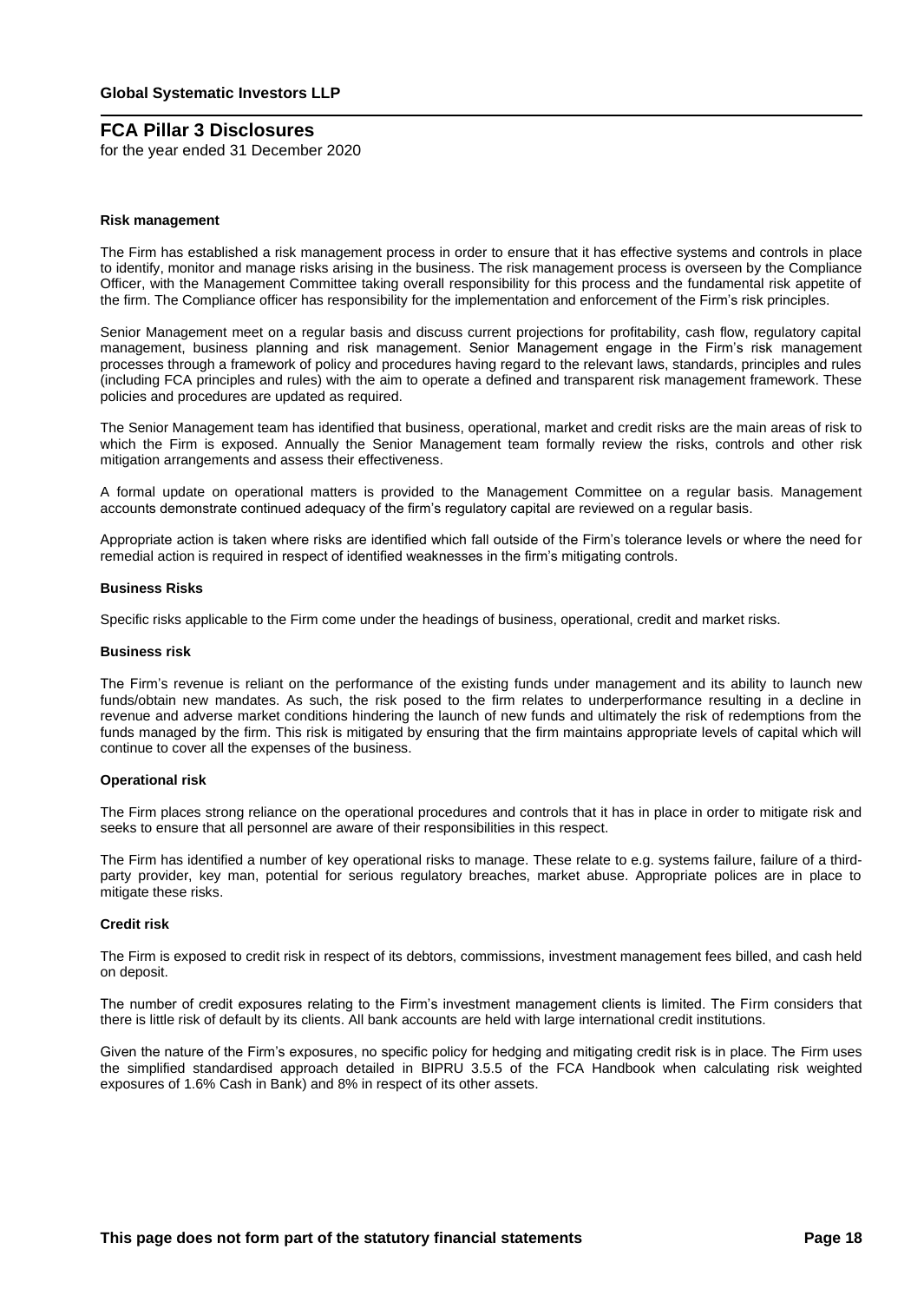for the year ended 31 December 2020

## **Credit risk summary**

| <b>Credit risk exposure</b>    | <b>Risk weighting</b>                              | <b>Credit Risk Capital</b><br><b>Requirement</b> |
|--------------------------------|----------------------------------------------------|--------------------------------------------------|
| Cash in the bank               | 1.6% or 8% subject to institution<br>and FCA rules | £1,360                                           |
| Amount due from members        | 8%                                                 | £92,854                                          |
| Prepayments and accrued income | 8%                                                 | £2,565                                           |
| Other assets                   | 8%                                                 | £409                                             |

### **Market risk**

The Firm takes no market risk other than foreign exchange risk in respect of its accounts receivable and cash balances held in currencies other than GBP.

Since the Firm takes no trading book positions on its balance sheet, it has only indirect market risk exposure. The Firm's foreign exchange risk therefore would only arise in respect of its accounts receivable and cash balances held in currencies other than GBP.

No specific strategies are adopted in order to mitigate the risk of currency fluctuations.

Positions in foreign currencies are monitored on a regular basis and reported to senior management via the management accounts.

The Firm calculates its foreign exchange risk by reference to the rules in BIPRU 7.5.1 of the FCA Handbook and applies an 8% risk factor to its foreign exchange exposure.

### **Market risk summary**

| <b>Market risk exposure</b>    | <b>Risk</b><br>weighting | <b>Market Risk Capital</b><br>requirement |
|--------------------------------|--------------------------|-------------------------------------------|
| Non-GBP assets and liabilities | 8%                       | £5,510                                    |

### **Liquidity risk**

The Firm is required to maintain sufficient liquidity to ensure that there is no significant risk that its liabilities cannot be met as they fall due or to ensure that it can secure additional financial resources in the event of a stress scenario.

The Firm retains an amount it considers suitable for providing sufficient liquidity to meet the working capital requirements under normal business conditions. The firm has always had sufficient liquidity within the business to meet its obligations and there are no perceived threats to this given the cash deposits its holds. The cash position of the firm is monitored by the Management Committee on a regular basis, and the Firm would be able to call on its partners for further capital as required.

#### **Regulatory capital**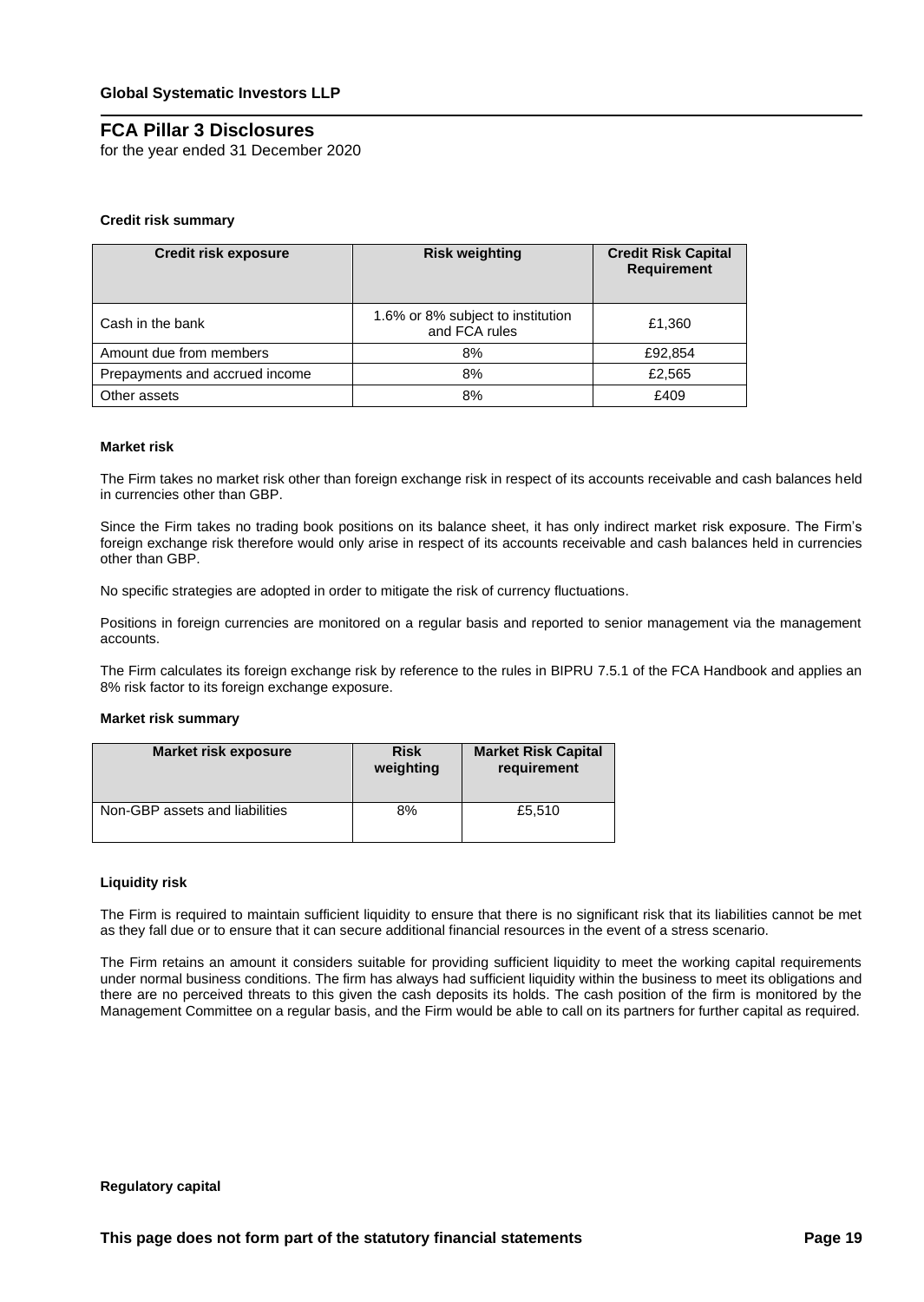for the year ended 31 December 2020

The Firm is a Limited Liability Partnership and its capital arrangements are established in its Partnership deed. Its capital is summarised as follows:

|                                       | 31/12/2020 |
|---------------------------------------|------------|
| Members' capital classified as equity | 1.241.013  |
| Total capital                         | 1.241.013  |

It comprises entirely of Tier 1 capital.

Our Firm is small with a simple operational infrastructure. Its market risk is limited to foreign exchange risk on its accounts receivable in foreign currency, and credit risk from management fees receivable from the funds under its management. The Firm follows the standardised approach to market risk and the simplified standard approach to credit risk.

Limited Licence - The Firm is subject to the Fixed Overhead Requirement and is not required to calculate an operational risk capital charge though it considers this as part of its process to identify the level of risk-based capital required.

As discussed above, the Firm is a limited licence firm and as such its capital requirements are the higher of:

- €50,000; and
- The higher of:
	- The sum of the market & credit risk requirements; or
		- The fixed overheads requirement ('FOR') which is essentially 25% of the Firm's fixed overheads in accordance with the FCA's General Prudential Sourcebook ("GENPRU") at GENPRU 2.1.45

The FOR is calculated, in accordance with FCA rules, based on the firm's most recent audited expenditure figures. The FOR is based on annual expenses net of variable costs, which include discretionary bonuses paid to staff, allowable commission and fees and other variable expenditure. The Firm monitors its expenditure on a quarterly basis and takes into account any material fluctuations in order to determine whether the FOR remains appropriate to the size and nature of the business or whether any adjustment needs to be made intra-year.

The Firm has adopted the simplified standardised approach to credit and market risk and the above figures have been produced on that basis. The firm is not subject to an operational risk requirement.

The Firm's FOR of £63,100 represents 25% of the annual fixed expenditure as per the audited accounts for the year ended 31 December 2020. This is not expected to materially change in the future and the Firm has adequate resources as at 31 December 2020 to meet this requirement.

### **Capital requirement**

The Firm's Pillar 1 capital requirement has been determined by reference to the sum of credit and market risk which totalled (£102,700). The requirement is based on the sum of market and credit risk as this exceeds the base capital requirement of £44,245 and the Fixed Overheads Requirement (FOR) of £63,100. As at 31 December 2020, the firm had a regulatory capital surplus of £1,112,097.

This is monitored by the Management Committee on a quarterly basis.